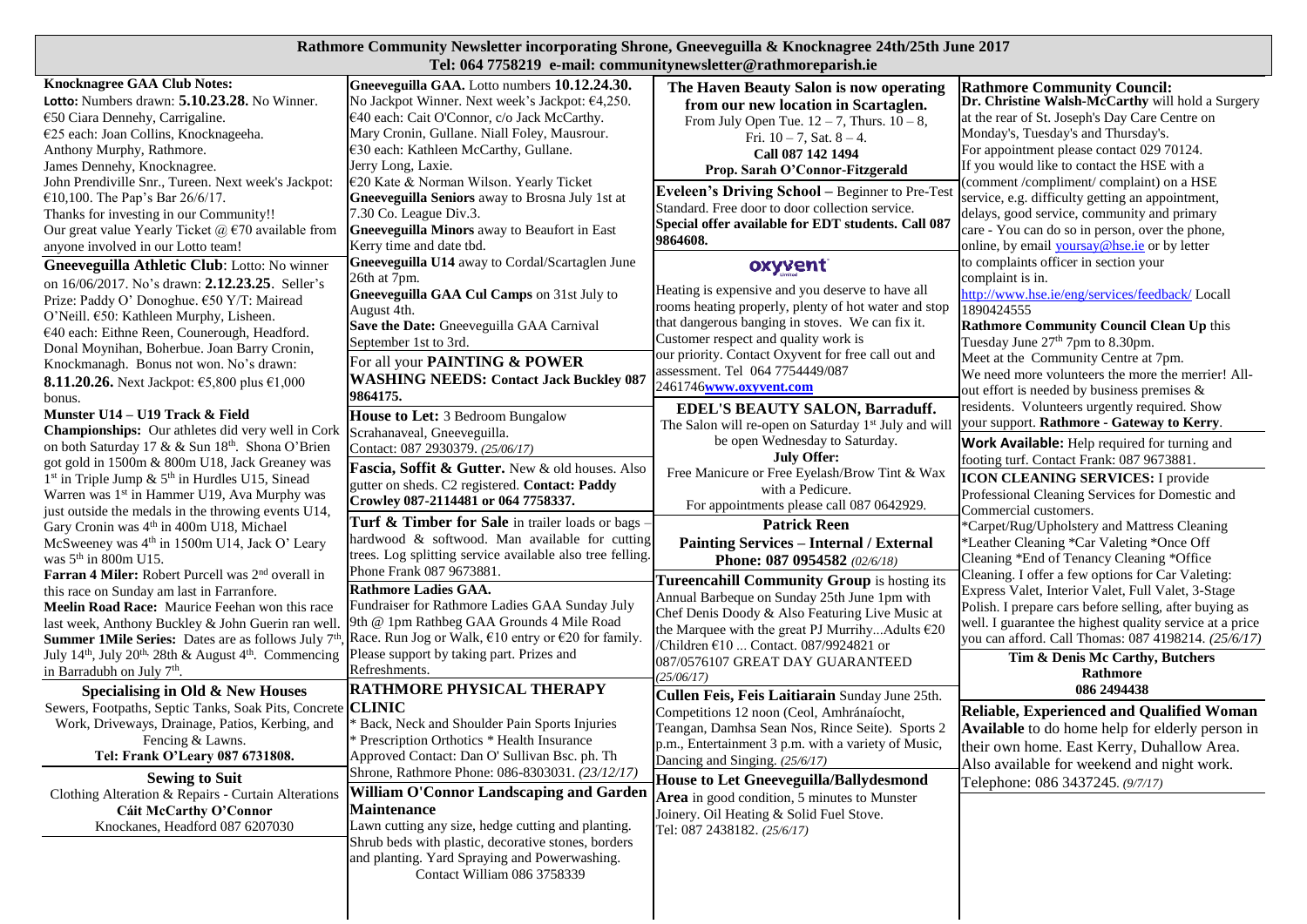## **Rathmore Community Newsletter incorporating Shrone, Gneeveguilla & Knocknagree 24th/25th June 2017 Tel: 064 7758219 e-mail: communitynewsletter@rathmoreparish.ie**

| RING OF KERRY CHARITY CYCLE:<br><b>BIKE TAG COLLECTION</b>                                                                                                                                                                                                                                                                                                            | <b>Good News Stories:</b><br>Cllr. John Sheahan welcomes the 60km speed                                                                                                                                                                                                                                                                                                                                                                                                      | <b>Mc Carthys</b><br>Londis<br><b>Convent Place, Rathmore</b><br>Close to you<br>Phone: 064 7758053<br>Mob: 087 2230595 |                                                                  |                                                                                 | Spring into savings at O'Keeffes Rathmore.                                                                                                                                                                                                                                                                                                                                                                                |
|-----------------------------------------------------------------------------------------------------------------------------------------------------------------------------------------------------------------------------------------------------------------------------------------------------------------------------------------------------------------------|------------------------------------------------------------------------------------------------------------------------------------------------------------------------------------------------------------------------------------------------------------------------------------------------------------------------------------------------------------------------------------------------------------------------------------------------------------------------------|-------------------------------------------------------------------------------------------------------------------------|------------------------------------------------------------------|---------------------------------------------------------------------------------|---------------------------------------------------------------------------------------------------------------------------------------------------------------------------------------------------------------------------------------------------------------------------------------------------------------------------------------------------------------------------------------------------------------------------|
| Bike tags can be collected in St. Joseph's Day<br>Care Centre<br>on the following dates:                                                                                                                                                                                                                                                                              | limit for Glenflesk Village. "I have raised this issue<br>on many occasions with Kerry County Council. It is<br>good news for the pedestrians, cyclists and motorists                                                                                                                                                                                                                                                                                                        |                                                                                                                         |                                                                  |                                                                                 | Hygeia Lawn Weed & Feed 750m €17.95<br>Westland Multi Purpose Compost 701 3 for €15<br>Westland Compost + John Innes 601 $€7.99$ .                                                                                                                                                                                                                                                                                        |
| Sunday 25 <sup>th</sup> 12-4 p.m.<br>Monday 26th 8.30 am to 8 pm<br>Tuesday $27th 8.30$ am to 8 pm<br>Wednesday 28 <sup>th</sup> 8.30 to 4pm<br>Thursday 29th 8.30 to 4pm<br>If the above times are not suitable please call<br>064 7758588 or 0860604732 to arrange pick up.<br>Please ensure to bring copy of email from<br><b>Ring of Kerry Cycle confirmation</b> | crossing the road to visit the Church or to go to the<br>supermarket"<br>Rathmore will have a new pedestrian crossing<br>adjacent to the Community Centre at the centre of the<br>town. This will enhance safety for pedestrians. The<br>long overdue pedestrian crossing at East End is still<br>awaited.<br>The Part 8 process will commence without delay at<br>Beheenagh Bridge on the N72 and the realignment at<br>Gortahaneboy West will follow and is expected to be | Persil Non<br>Bio<br>Washing<br>Powder<br>Family<br>Pack<br>70 Wash<br>Now $E12$<br>(better than<br>Half Price)         | Barefoot<br>Wine<br>Range75CL<br>Save $\epsilon$ 3<br>Only €7.99 | MI WADI<br>Fruit Squash<br>Range1Ltr<br>Save 42c<br>Only<br>€1.75Ltr.           | Buy 2 the 3rd is free.<br>Westland Bark Mulch 100l €7.99<br><b>HOMEVALUE</b><br>HARDWARE<br>Moss Buster 251 $E$ 24<br>Powerplus Self Propelled Lawnmower €199<br>Rattan Bistro Set €49.99Boltless Shelving Kit €39.95<br>Party Folding Table + 4 chairs €99.99<br>Folding Picnic Bench €99<br>Ella 900 Quadrant Shower Enclosure + Tray $£199$<br>Vertical Curved Towel Rail €49.95<br>Legend 4 Piece Bathroom Suite €199 |
| registration with the QR code.<br>QR code is needed for collecting tag and may<br>be found in email under display images.<br>Thank you for supporting Rathmore Social<br>Action Group. (25/6/27)                                                                                                                                                                      | complete by early 2018. "These 2 projects have been<br>on my priority list for many years and look forward<br>to the day when the Killarney to Rathmore road will<br>be a safer route to travel"<br>Rathmore & District Credit Union                                                                                                                                                                                                                                         | Londis<br>Kitchen<br><b>Towel Save</b><br>49c<br>Only $€1.00$                                                           | HB<br>Hazelbrook<br>Farm<br>Vanilla Ice<br>Cream                 | Dr. Oetker<br>Ristorante<br>Pizza Range<br>$330g - 335g$<br>Save $€1.99$        | Weathershield White 111€42.95<br>Huge selection of Pots, Planters, Feeds &<br>Seeds in store.<br>O'Keeffes Rathmore Mon - Fri 8.30am-5.00pm<br>Sat - 8.30am-1.30pm                                                                                                                                                                                                                                                        |
| 2017 RING OF KERRY CHARITY CYCLE<br>PLACES STILL AVAILABLE FOR THE<br><b>CYCLE:</b>                                                                                                                                                                                                                                                                                   | Holiday Time! Do you need Foreign<br>Currency? We have a full Bureau de Change in                                                                                                                                                                                                                                                                                                                                                                                            |                                                                                                                         | 568ml Save<br>63c<br>Only $€1.50$                                | Only $\epsilon$ 2                                                               | Fuels @ O'Keeffe's Oil,<br>$\circ$<br>Rathmore                                                                                                                                                                                                                                                                                                                                                                            |
| Registration can be done by calling Marie at<br>064 7758588 or 0860604732<br><b>OR</b><br>Come to St. Joseph's Day Care Centre and<br>we will arrange registration for you.<br>OR REGISTER ONLINE AT:                                                                                                                                                                 | <b>Rathmore Credit Union operated in conjunction</b><br>with Fexco Bureau de Change.<br>If you prefer you can order your currency online<br>24/7. You can order via the Credit Union<br>website or with Fexco www.fexcocurrency.com<br>You pay no commission for currency ordered<br>online, you pay when you collect your currency.                                                                                                                                         | Lyons<br>Original<br>Pyramid<br>Teabags<br>80's<br>2 For €4.50                                                          | Weetabix<br><b>Biscuits</b><br>430g Only<br>€2.50                | Comfort<br>Fabric<br>Conditioner<br>Range<br>Only €3                            | Tel: 064 7758013<br>$(100 \text{ years in Business } 1909 - 2009)$<br><b>Buying Heating Oil or Tractor Diesel?</b><br>Better Price Better Service-<br>your LOCAL Oil Company                                                                                                                                                                                                                                              |
| www.ringofkerrycharitycycle.ie<br>A flat fee of €103.50 payable on<br>registration.<br>Payment guarantees a place on the<br>cycle                                                                                                                                                                                                                                     | <b>\$chool Stamps Saving Scheme:</b> This scheme<br>is going from strength to strength each year.<br>Now that the school year is near closing, it is<br>time to think of cashing in your saved cards.<br>These cards fully saved are worth $\epsilon$ 20 each, so<br>make sure you keep them safely until cashed.                                                                                                                                                            | <b>Barrys</b><br>Gold Blend<br>Teabags<br>160's Only<br>€6                                                              | Kellogg's<br>Cornflakes<br>450g<br>Only $€1.75$                  | Irish Eye of<br>Round Beef<br>Roasting<br><b>Joint Now</b><br>€9.99 Save<br>33% | XL Stop & Shop, West End,<br><b>Rathmore 064 7758016</b><br>$\circledast$<br><b>Cut Price Petrol and Diesel</b><br>Offers Available From 08th - 24th May<br>Cadbury Bars Selected Range<br>2 for $\epsilon$ 2.20                                                                                                                                                                                                          |
| On registration, please choose<br><b>Rathmore Social Action Group from</b><br>the list of charities.                                                                                                                                                                                                                                                                  | You can use the money you have saved to lodge<br>into your Credit Union account or take the cash<br>and enjoy a well-deserved summer holiday.<br>Laser/Debit Card: Many members now use                                                                                                                                                                                                                                                                                      | This week's BEEF & LAMB comes from<br>Cahillane Meats, Killorglin. (25/6/17)                                            |                                                                  |                                                                                 | Blossom Hill White/Red Wine<br>Only €8.99<br><b>McVities Digestives</b><br>Only $62.00$<br>Lyons Toffy Pops<br>Only $£1.00$<br>Capri Sun 330ml<br>Only $61.00$                                                                                                                                                                                                                                                            |
| <b>Power Washing, Painting and Gutter</b><br><b>Cleaning Services available.</b><br>Contact David on 087 3919682. (17/9/17)<br><b>Two Kittens Wanted:</b><br>Phone 086 6030197. (25/6/17)                                                                                                                                                                             | Laser/Debit cards. If you use one, do you know<br>that you can pay your loan, lodge to your<br>savings account or buy currency in the Credit<br>Union:<br>For more information please call or ring the<br>office in Milltown or Rathmore.                                                                                                                                                                                                                                    |                                                                                                                         |                                                                  |                                                                                 | Freshly made Rolls/Wraps/Paninis/Baps/Sandwiches<br>Made to Order                                                                                                                                                                                                                                                                                                                                                         |